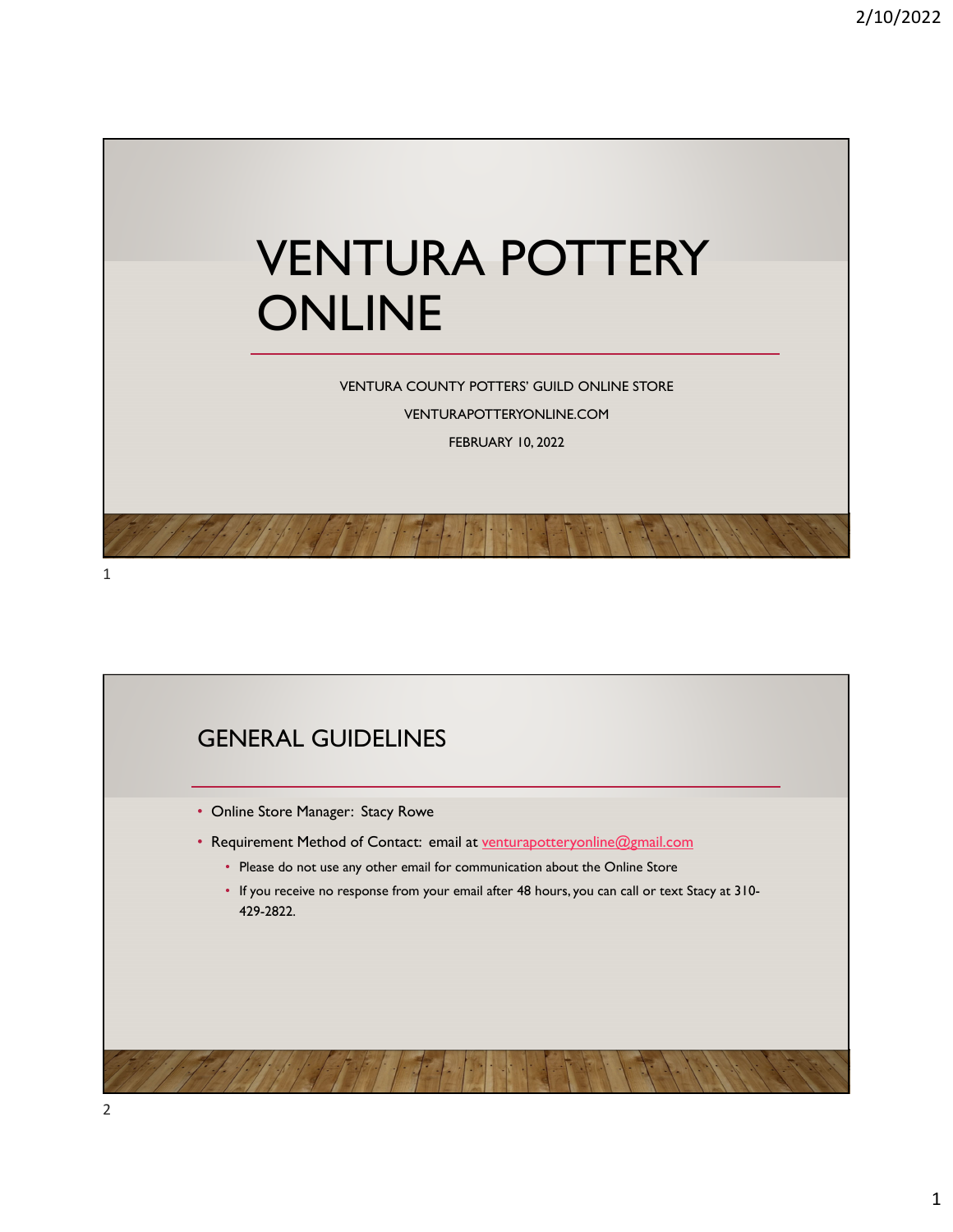

### GENERAL GUIDELINES

• Each artist can post up to 20 unique items in the Online Store at any point in time. You don't have submit all 20 pieces at once and you can have less than 20 pieces posted. There is no time‐limit on how long an item can be posted, but posting new work regularly is the key to your, and the store's, success.

• The Ventura County Potters' Guild will collect a 15% commission on the Base Price of all work sold through the Online Store. This will cover online store fees, credit card fees, fees to the Ventura Port District, applicable sales taxes, and any costs incurred by the Guild. There will be no other monthly or per posting fee.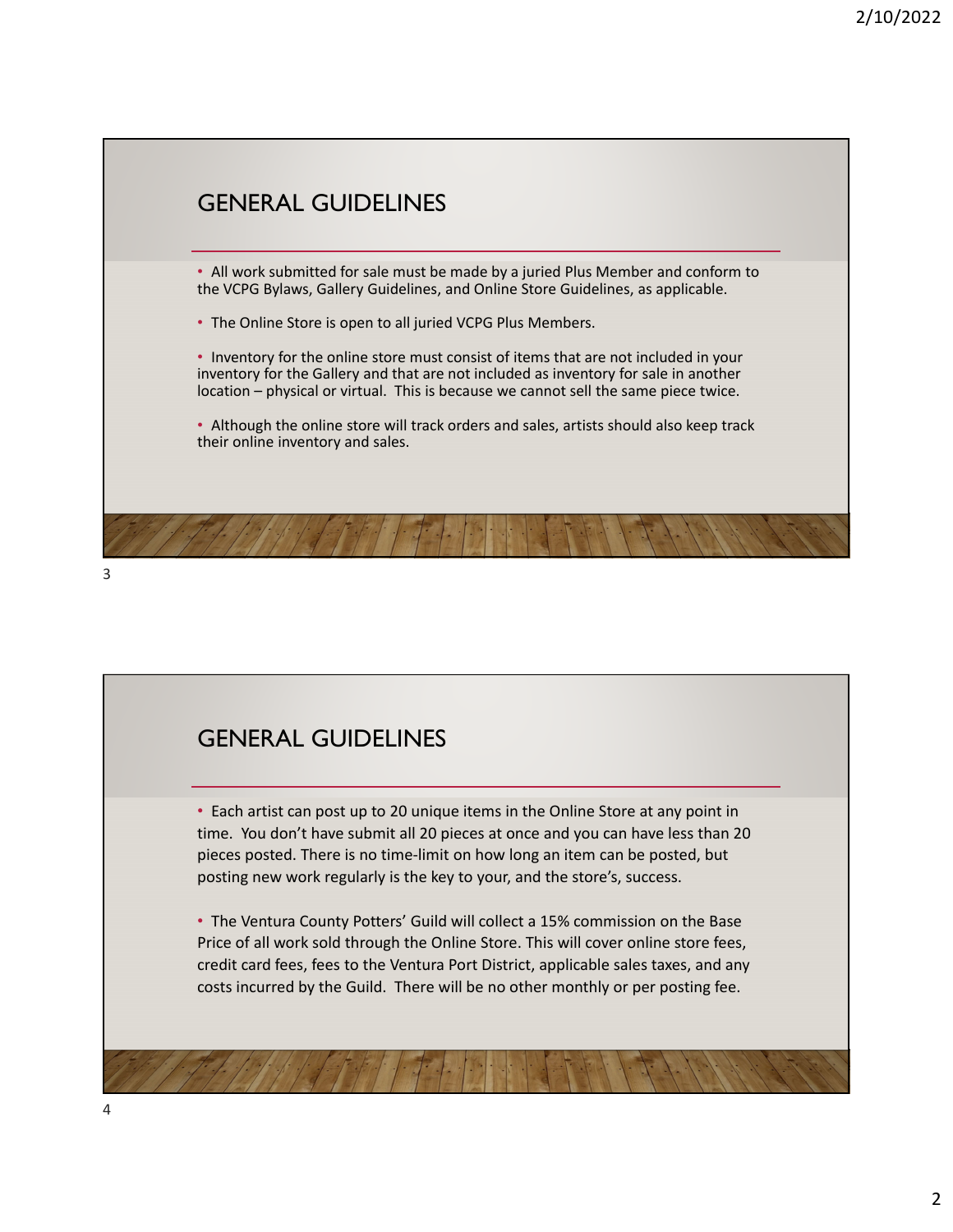



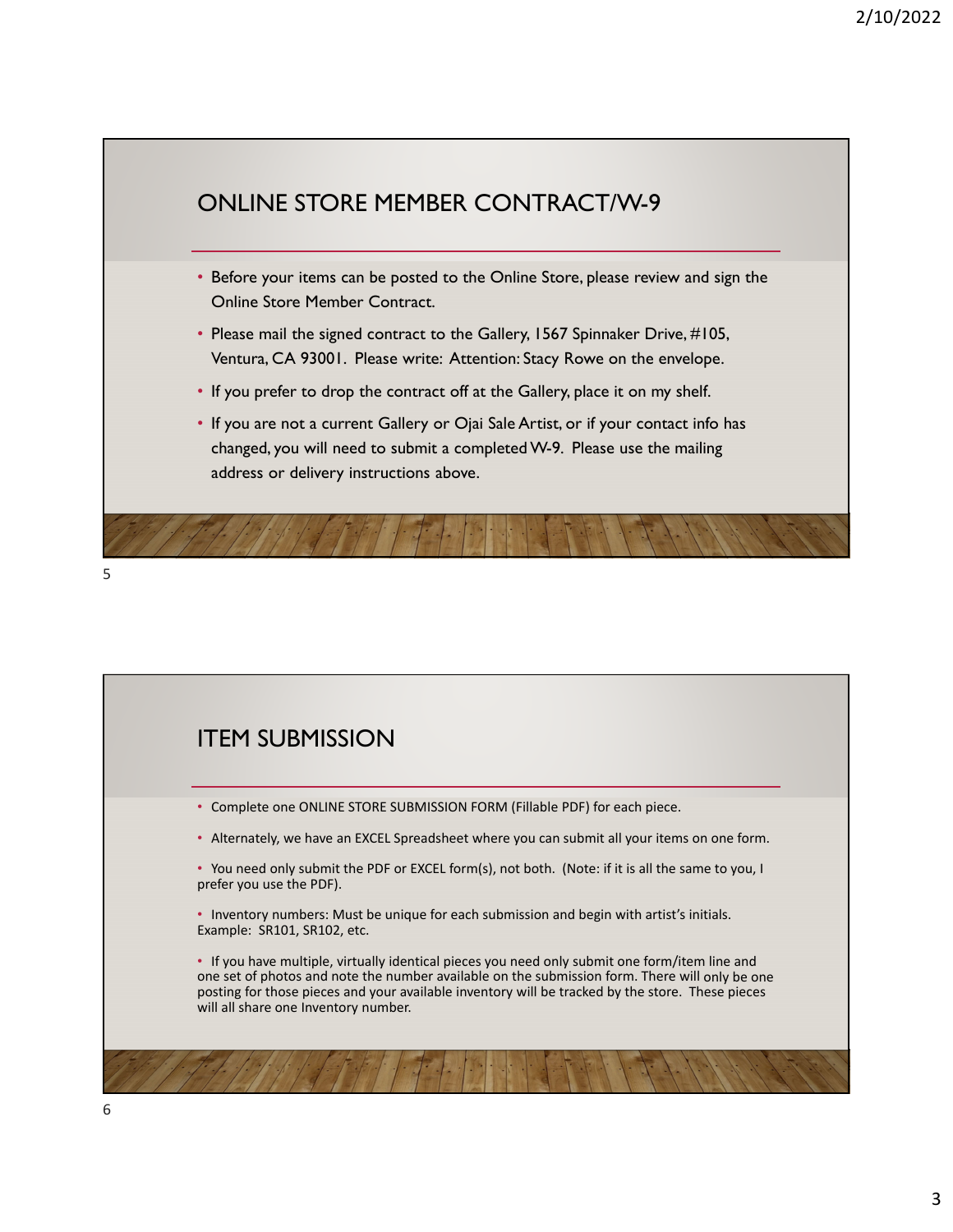#### ITEM SUBMISSION

• Item Description: Think about what your customer needs to know when considering your piece – Food safe? Dishwasher safe? Dimensions? Volume? Please add the following at the end of your description: Artist: Your name. I will cut paste your description as written.

• Categories: All work will be posted in the artist's category. Please select 1 or 2 other categories you feel best represent your piece. Note: Your work will be posted in at least 1 of those categories; the second category is at the discretion of the manager. "Miscellaneous" is only for pieces that do not fit in any other category.



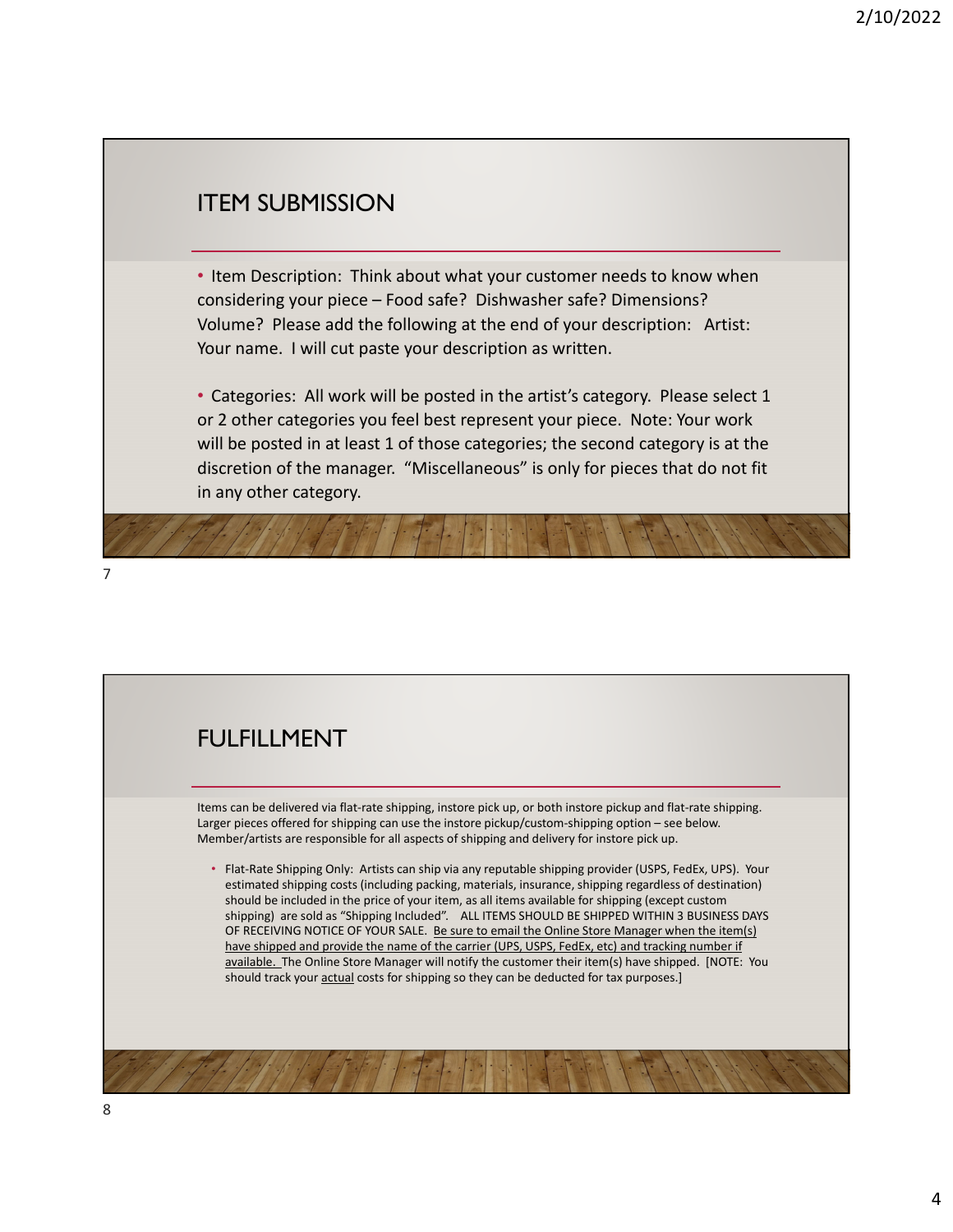### FULFILLMENT

• Instore Pickup Only: After a piece has sold online, artists will bring their purchased piece to the Ventura Pottery Gallery at the Ventura Harbor WITHIN 3 BUSINESS DAYS OF RECEIVING NOTICE OF YOUR SALE. The item(s) should be wrapped and bagged/boxed and a printout of the order should be attached to the outside of the bag/box. Items for pick‐up should be left on the designated area in the backroom of the Gallery. Your price for In Store Pickup should include your price for packaging/travel, etc. Be sure to email the Online Store Manager when the item(s) have been delivered to the Gallery. The Online Store Manager will notify the customer when their item(s) are available for pickup. [NOTE: You should track your **actual** costs for packaging/travel so they can be deducted for tax purposes.]

9

# FULFILLMENT • Instore Pickup or Flat‐Rate Shipping: Please follow the instructions above for Flate‐Rate Shipping Only and Instore Pickup Only. Your posted price will be your shipping price and you will have the option of offering the customer a 20% discount coupon for Instore Pickup. This discount is voluntary on your part and can be offered item by item. Sorry, but the % cannot be customized.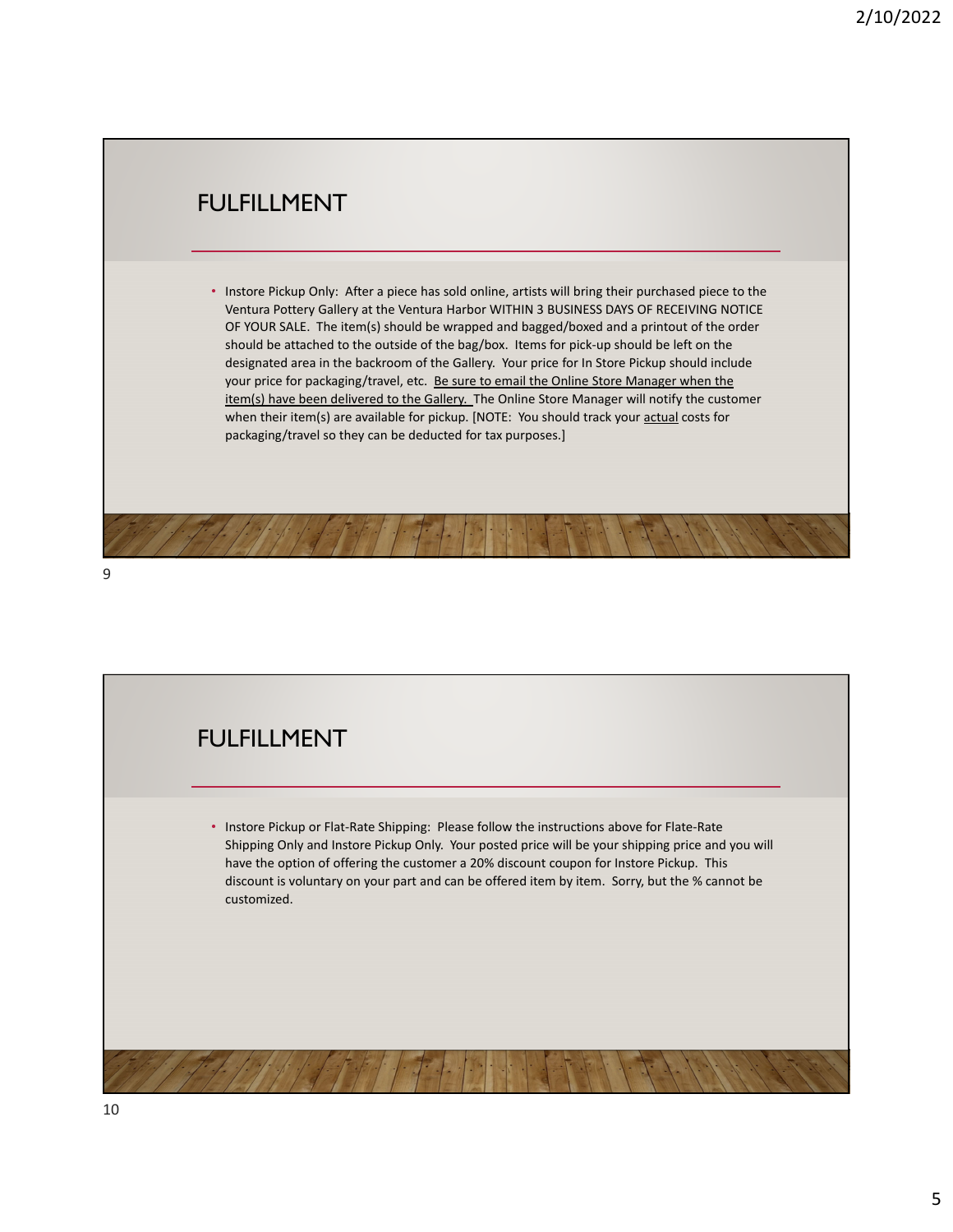### FULFILLMENT

• Instore Pickup or Custom Shipping: Most of your pieces offered for shipping should offer flat‐ rate shipping, i.e., priced to accommodate shipping to anywhere in the U.S. However, if you are offering a larger/heavier item for shipping, you might need to base the cost of shipping on the actual destination address. In this case, your item will be priced and initially offered and priced for In Store Pickup only, but there will be a paragraph in the item description stating: "This item is available for shipping at an additional cost. Please use the "Contact Us" form at the bottom of the home page to inquire regarding shipping options and pricing. Please include the artist name, the item name, the shipping address, and your phone number (optional) and we will get back to you with shipping options/prices." The Online Store Manager will work with you to get the shipping options to the customer ASAP and fulfill the transaction. All other directions above for Instore Pickup or Flate‐Rate Shipping apply.

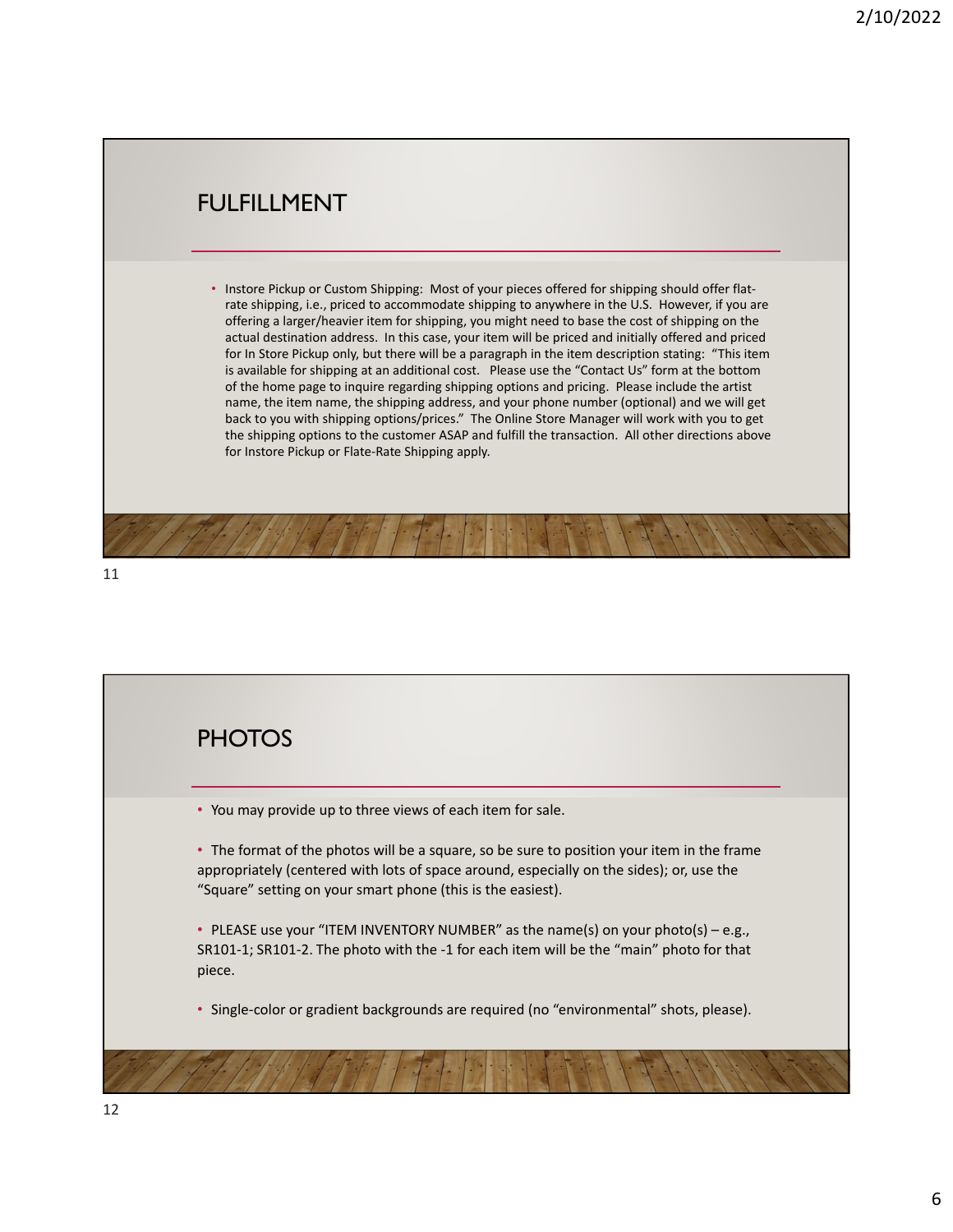

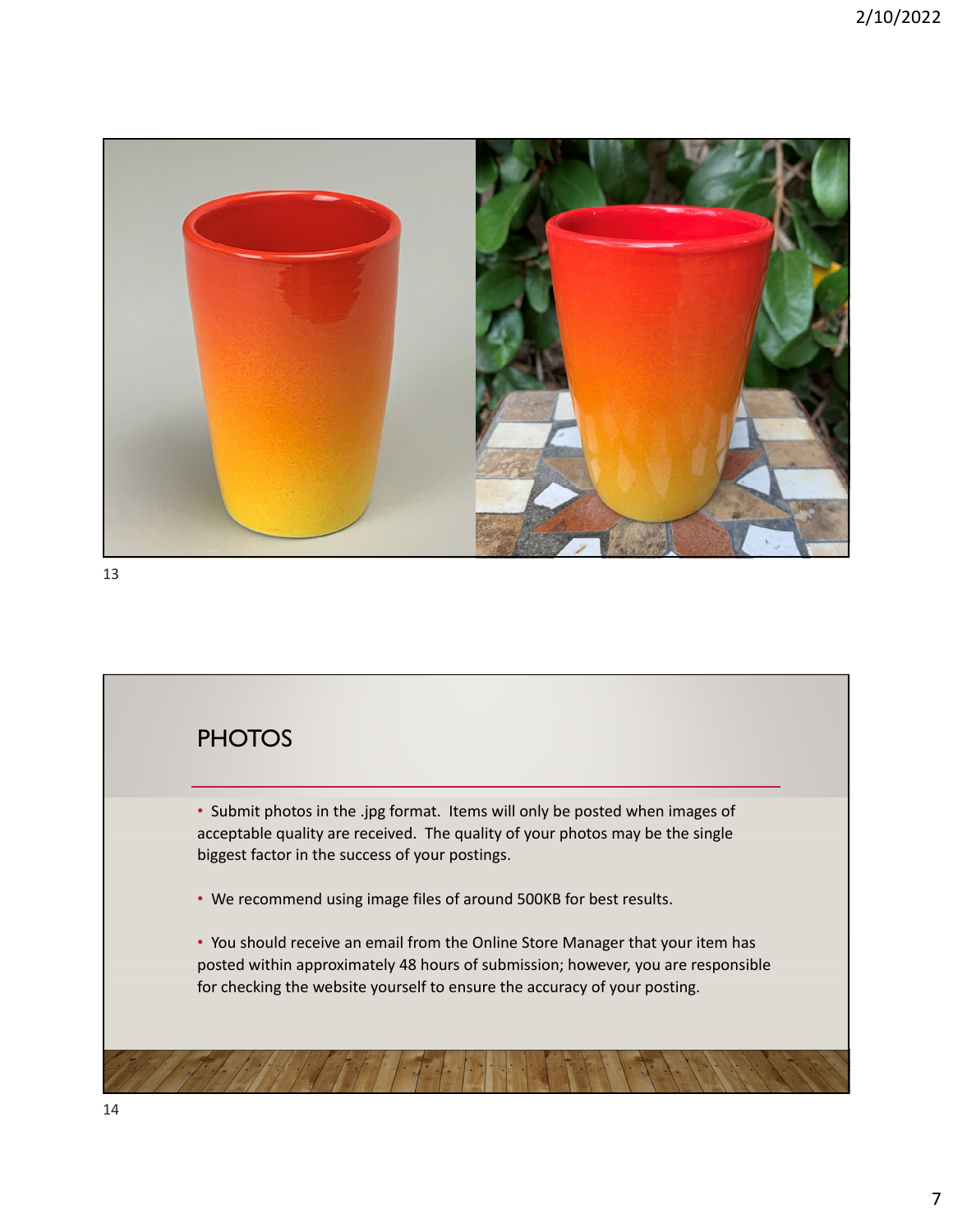

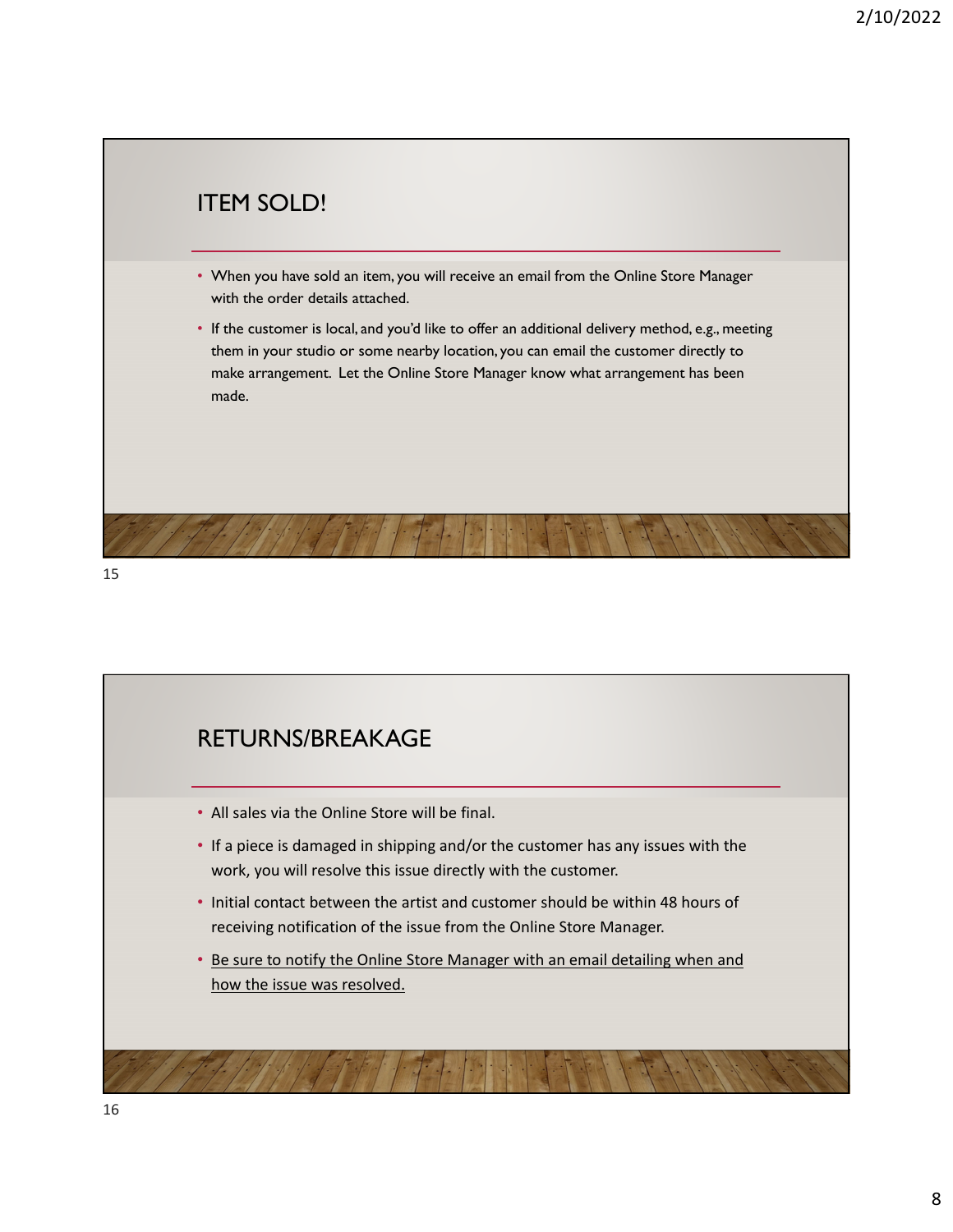

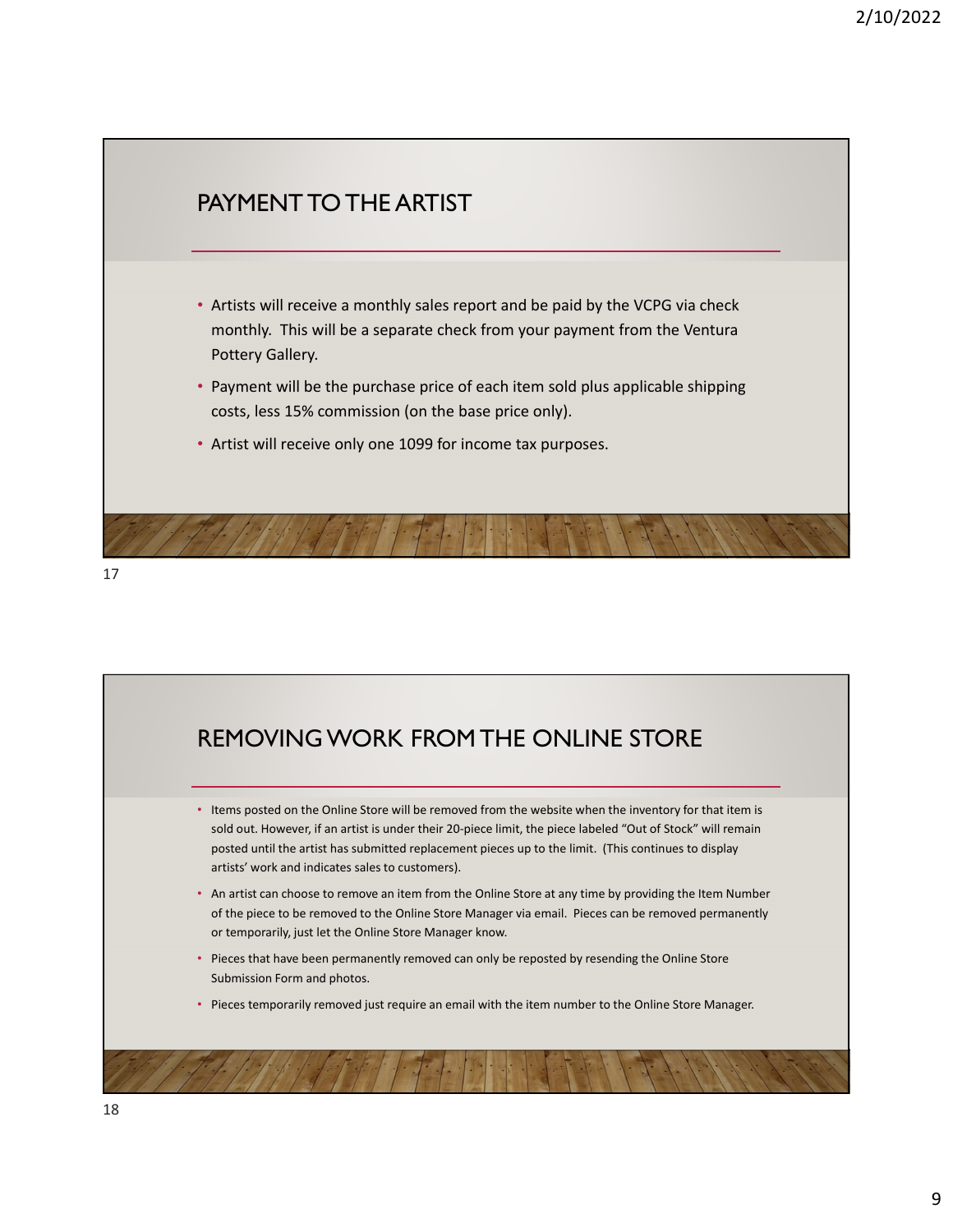

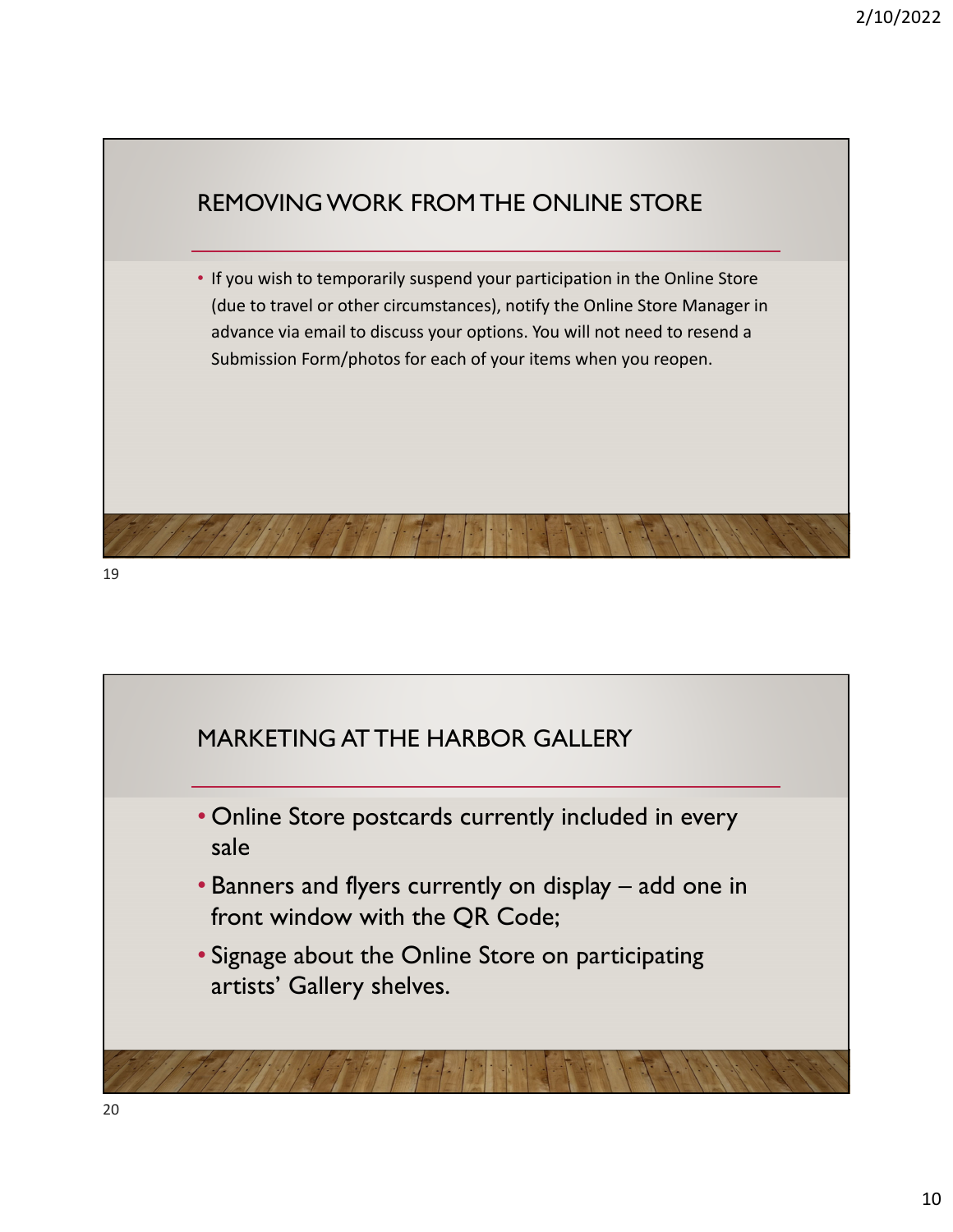